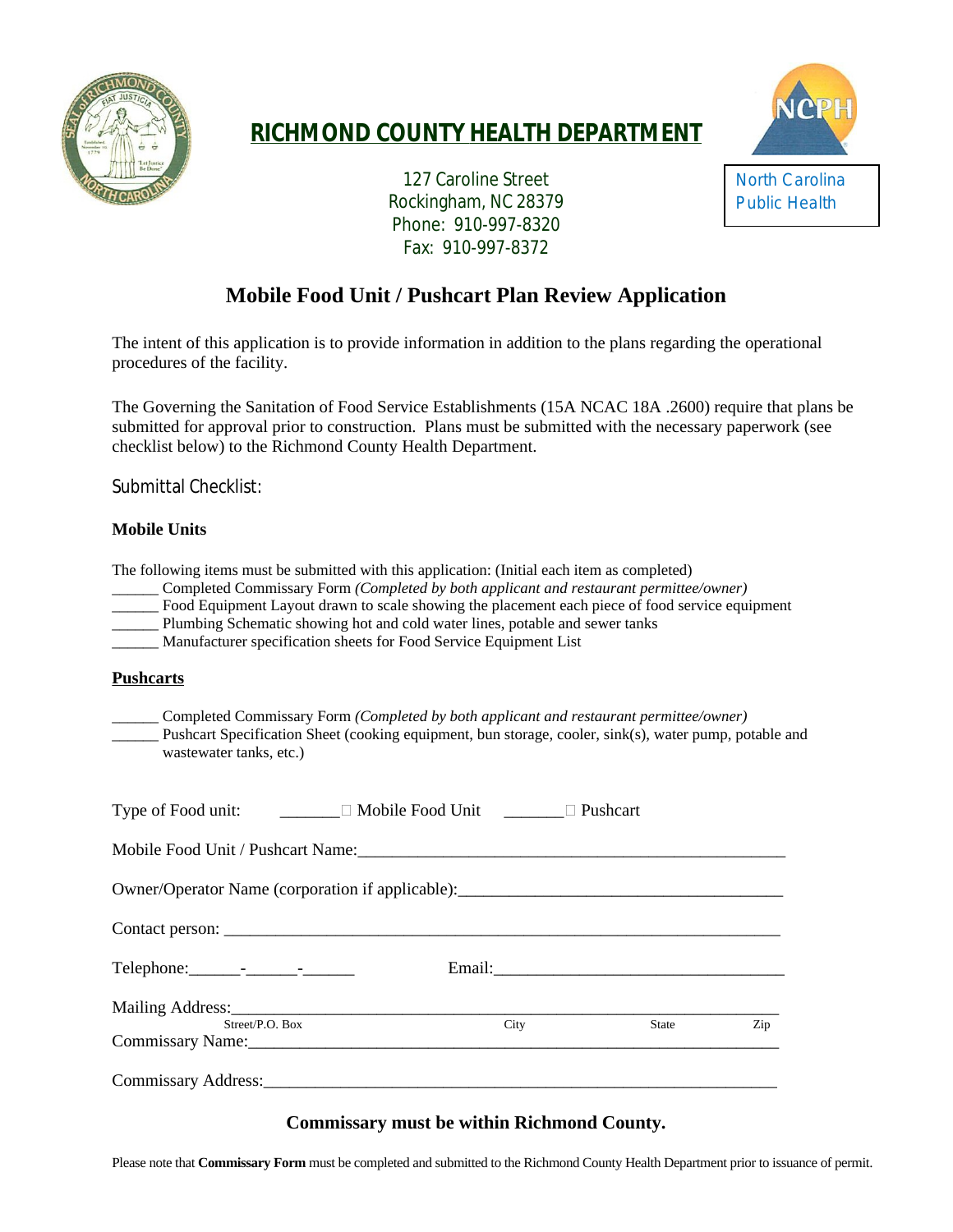**Operation**

| Proposed location/address of operation:                                                                                                                             |      |                                                               |                                                                                                                                                                                                               |  |
|---------------------------------------------------------------------------------------------------------------------------------------------------------------------|------|---------------------------------------------------------------|---------------------------------------------------------------------------------------------------------------------------------------------------------------------------------------------------------------|--|
|                                                                                                                                                                     |      |                                                               |                                                                                                                                                                                                               |  |
| Projected number of meals to be served (approximate):                                                                                                               |      |                                                               |                                                                                                                                                                                                               |  |
| Breakfast ________________ Lunch ___________________ Dinner ____________________                                                                                    |      |                                                               |                                                                                                                                                                                                               |  |
|                                                                                                                                                                     |      |                                                               |                                                                                                                                                                                                               |  |
|                                                                                                                                                                     |      |                                                               | How many times a week will food and/or supplies be delivered?                                                                                                                                                 |  |
|                                                                                                                                                                     |      |                                                               | How will food temps be maintained during transport?______________________________                                                                                                                             |  |
| How will facility comply with the no bare hand contact with ready to eat foods rule?<br>Gloves _______ Utensils with Handles _________ Deli Sheets __________ Other |      |                                                               |                                                                                                                                                                                                               |  |
|                                                                                                                                                                     |      |                                                               | Will facility serve any raw or undercooked items (i.e. medium rare burgers, over easy eggs, etc) that<br>require a Consumer Advisory as defined in Chapter 3-603.11 of the NC Food Code? $\Box$ Yes $\Box$ No |  |
| Will there be any outside grilling? Yes                                                                                                                             | - No |                                                               |                                                                                                                                                                                                               |  |
|                                                                                                                                                                     |      | Finishes (must be smooth, nonabsorbent, and easily cleanable) |                                                                                                                                                                                                               |  |
|                                                                                                                                                                     |      |                                                               |                                                                                                                                                                                                               |  |
|                                                                                                                                                                     |      |                                                               |                                                                                                                                                                                                               |  |
|                                                                                                                                                                     |      | <b>Water Storage Tank</b>                                     |                                                                                                                                                                                                               |  |
| Water tank storage capacity: _____ gallons                                                                                                                          |      | Location: () Inside unit () Outside unit                      |                                                                                                                                                                                                               |  |
|                                                                                                                                                                     |      |                                                               |                                                                                                                                                                                                               |  |
|                                                                                                                                                                     |      |                                                               |                                                                                                                                                                                                               |  |
|                                                                                                                                                                     |      |                                                               |                                                                                                                                                                                                               |  |
|                                                                                                                                                                     |      | <b>Sewage Storage Tank</b>                                    |                                                                                                                                                                                                               |  |
| Permanently mounted sewage storage tank: Capacity _____ gallons                                                                                                     |      |                                                               |                                                                                                                                                                                                               |  |
| Location: () Inside unit () Outside unit                                                                                                                            |      |                                                               |                                                                                                                                                                                                               |  |
|                                                                                                                                                                     |      |                                                               | Type of sewer vents on unit: ()Vent to exterior $\&$ protected () Vent to interior by an air admittance valve                                                                                                 |  |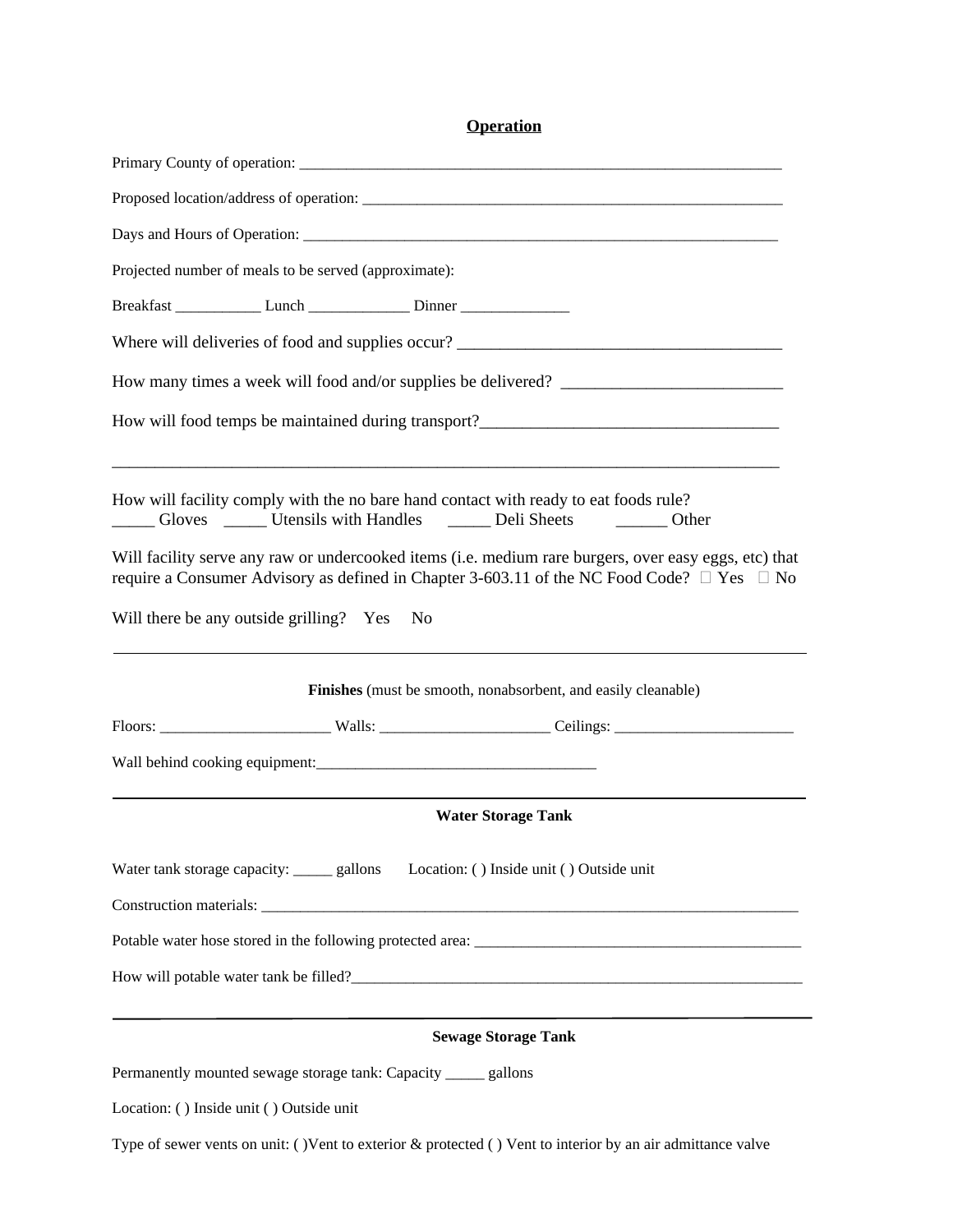| <b>Water Heater Specifications</b>                                                                                                                                           |
|------------------------------------------------------------------------------------------------------------------------------------------------------------------------------|
|                                                                                                                                                                              |
|                                                                                                                                                                              |
| Type: () Tankless () Tank                                                                                                                                                    |
| Generator                                                                                                                                                                    |
|                                                                                                                                                                              |
|                                                                                                                                                                              |
| <b>Utensil Washing (Mobile Units Only)</b>                                                                                                                                   |
| Number of sink compartments: Size of compartments(inches): Length: Width: Depth: Depth:                                                                                      |
|                                                                                                                                                                              |
| <b>Hand sinks</b>                                                                                                                                                            |
|                                                                                                                                                                              |
| <b>Mobile Units</b>                                                                                                                                                          |
| Will any utensils be washed on truck? Yes No                                                                                                                                 |
| Will any produce be washed on truck? Yes No                                                                                                                                  |
| Will any meats be washed/thawed on truck Yes No                                                                                                                              |
| Will any food be fried or grilled on truck Yes No (Provide ventilation details)                                                                                              |
|                                                                                                                                                                              |
| How will truck be powered at operating location?<br><u>Letter and the contract of the powered at operating location?</u>                                                     |
| Will any food be stored in refrigerators/freezers after operating hours? Yes<br>N <sub>o</sub><br>If yes, how will power be supplied to keep refrigerators/freezers working? |
| Will hot transportation equipment be used to transport food from commissary to serving location?                                                                             |

How will wastewater tank be drained? (Please specify if outlet is on inside or outside of truck and where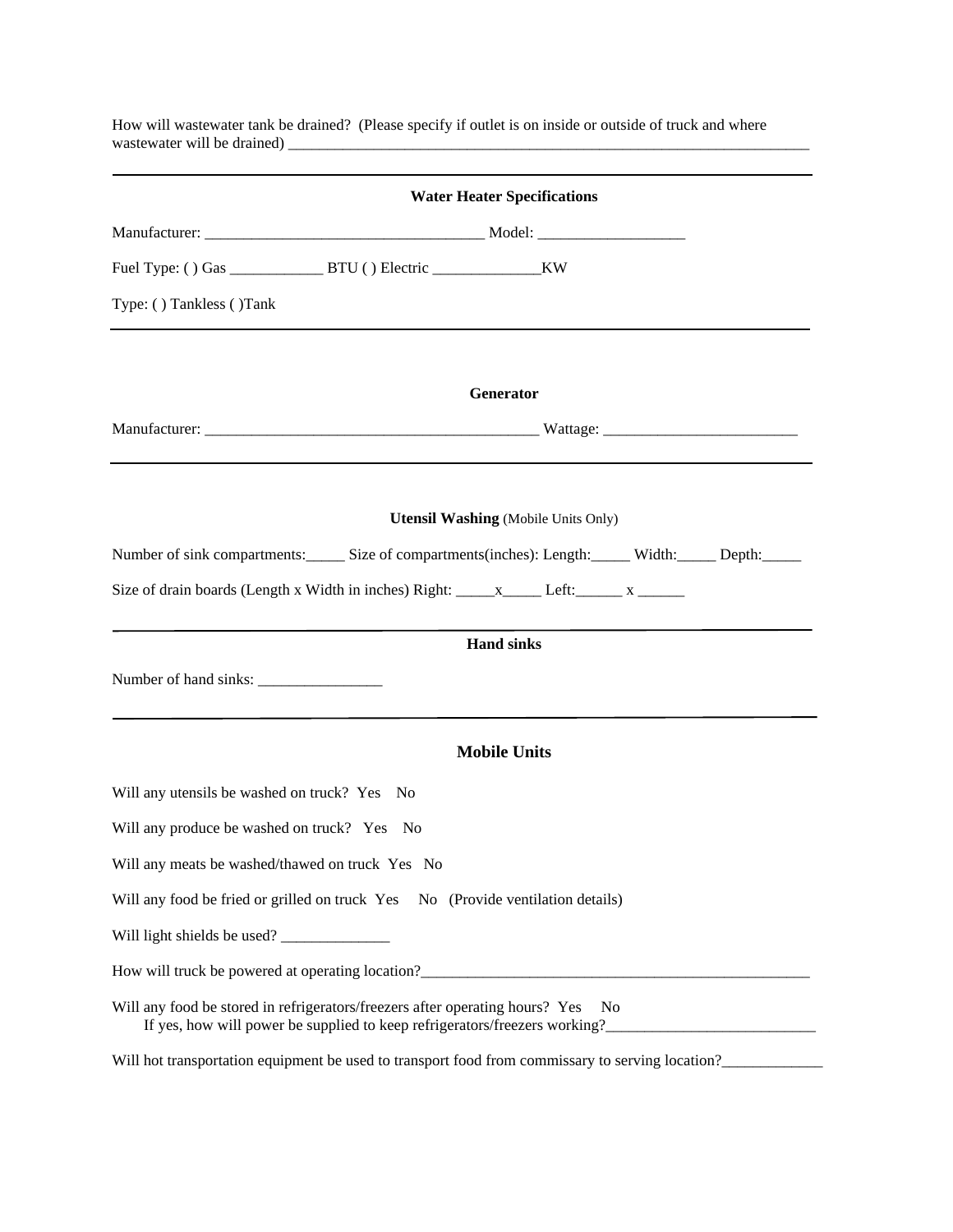#### **Pushcarts**

Does cart have overhead protection covering the entire food preparation area and utensil storage areas (this in addition to lids on containers: umbrellas and canonies are not sufficient)  $\Box$  Yes  $\Box$  No to lids on containers: umbrellas and canopies are not sufficient)  $\Box$  Yes  $\Box$  No

### **Mobile Food Units and Pushcarts; Menu Page This page must be completed. A separate menu may also be submitted.**

All produce must either be washed at the Commissary or be purchased prewashed. **Be sure to specify where (at Commissary** or on unit) that the food will be thawed, cut/wash, assembled, cooked, cold/hot held, and reheated. Please use one row for each food item and include all beverages. If chart is not sufficient then make copy to enter additional items.

| Food                                           | Food<br><b>Supplier</b><br><b>Or Source</b> | <b>Thaw</b><br>How?<br>Where? | <b>Cut/Wash</b><br><b>Assemble</b><br>Where? | $\overline{\text{Cook}}$<br>How?<br>Where?                | Cold/Hot<br><b>Holding</b><br>How?                                      | Will item be<br>cooled<br>down? | How will<br>$\boldsymbol{\hbox{food}}$ be<br>reheated? |
|------------------------------------------------|---------------------------------------------|-------------------------------|----------------------------------------------|-----------------------------------------------------------|-------------------------------------------------------------------------|---------------------------------|--------------------------------------------------------|
| <b>Hamburgers</b><br>Prepackaged<br>conditions | Sam's Club                                  | No thawing                    | No advance prep                              | Cooked on<br>grill.<br>$\overline{\mathbf{N}}/\mathbf{A}$ | Where?<br>Hold in a crock<br>with beef broth<br>$\mathbf{N}/\mathbf{A}$ | How?<br>$\mathbf{No}$           | Where?<br>$\mathbf{No}$                                |
|                                                | Sam's Club                                  | $\mathbf{N}/\mathbf{A}$       | N/A                                          |                                                           |                                                                         | N/A                             | $\mathbf{N}/\mathbf{A}$                                |
|                                                |                                             |                               |                                              |                                                           |                                                                         |                                 |                                                        |
|                                                |                                             |                               |                                              |                                                           |                                                                         |                                 |                                                        |
|                                                |                                             |                               |                                              |                                                           |                                                                         |                                 |                                                        |
|                                                |                                             |                               |                                              |                                                           |                                                                         |                                 |                                                        |
|                                                |                                             |                               |                                              |                                                           |                                                                         |                                 |                                                        |

(\*MENU ITEMS ARE SUBJECT TO APPROVAL AND MAY BE RESTRICTED\*)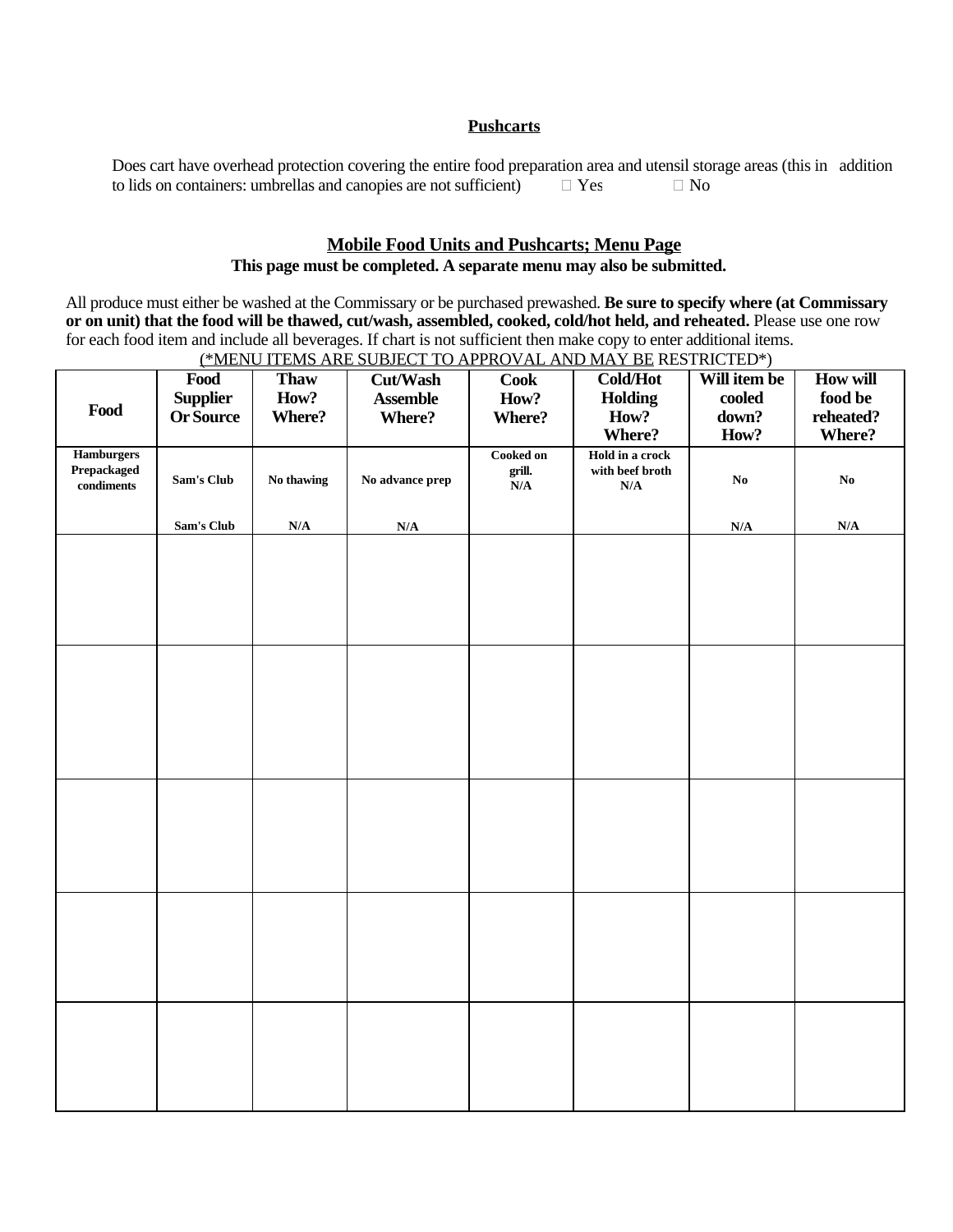**Food Service Equipment:** All equipment with the exception of microwaves, mixers, toasters, hot water heaters, and hoods must be NSF/ANSI approved. Equipment must also be used for its intended purpose. Please list the equipment.

| Equipment<br>Number | <b>Equipment Type</b>                | <b>Brand</b> | <b>Model Number</b> |
|---------------------|--------------------------------------|--------------|---------------------|
|                     | $1$ Example- Upright Storage Freezer | Electrolux   | FCFS20              |
| ↑                   |                                      |              |                     |
| 3                   |                                      |              |                     |
|                     |                                      |              |                     |
| 5                   |                                      |              |                     |
| o                   |                                      |              |                     |
| 7                   |                                      |              |                     |
| 8                   |                                      |              |                     |
| 9                   |                                      |              |                     |
| 10                  |                                      |              |                     |
| 11                  |                                      |              |                     |
| 12                  |                                      |              |                     |
| 13                  |                                      |              |                     |
| 14                  |                                      |              |                     |
| 15 <sup>1</sup>     |                                      |              |                     |
| 16                  |                                      |              |                     |

Completion of this application indicates that the applicant understands and intends to comply with the provisions of all related sanitation laws, rules, and regulations pursuant to 15A NCAC 18A .2600 of the Rules Governing the Sanitation of Food Protection of Food Establishments and the NC Food Code Manual. Construction shall not begin until plans have been approved. It is understood that (Please Initial the following):

- Any permit issued may be suspended by the Health Department for failure to comply with the requirements of the regulations. Permit
	- and then grade card will remain posted on unit where visible to public.
- The operator will notify the Richmond County Health Department of any new locations where the unit will be operating.
- \_\_\_\_\_\_\_ The operator will also notify the applicable Health Departments in other counties where the unit will be operating. The
- operator will notify the Health Department of any change in menu or equipment.
- \_\_\_\_\_\_The Mobile Food Unit/Pushcart will report to the Commissary on a daily basis during days of operation for food preparation, utensil washing, supplies, cleaning, and servicing.

I hereby certify that the information in this application is correct, and I understand that any deviation without prior approval from this Health Regulatory Office may nullify plan approval.

**Operator Name (printed):\_\_\_\_\_\_\_\_\_\_\_\_\_\_\_\_\_\_\_\_\_\_\_\_\_\_\_\_\_\_\_\_\_\_ Date:\_\_\_\_\_\_\_\_\_\_\_\_\_\_\_\_\_\_\_**

**Operator Signature:** 

REQUIREMENTSCANBEFOUNDAT: NC Food Code Manual http://www.dch.enr.state.nc.us/food/docs/NC-FoodCodeManual-2009- FINAL.pdr .2600 Rules for Food Establishments http://www.dch.enr.statc.nc.us/food/docs/15A-NCAC-18A-2600-FINAL.pdf